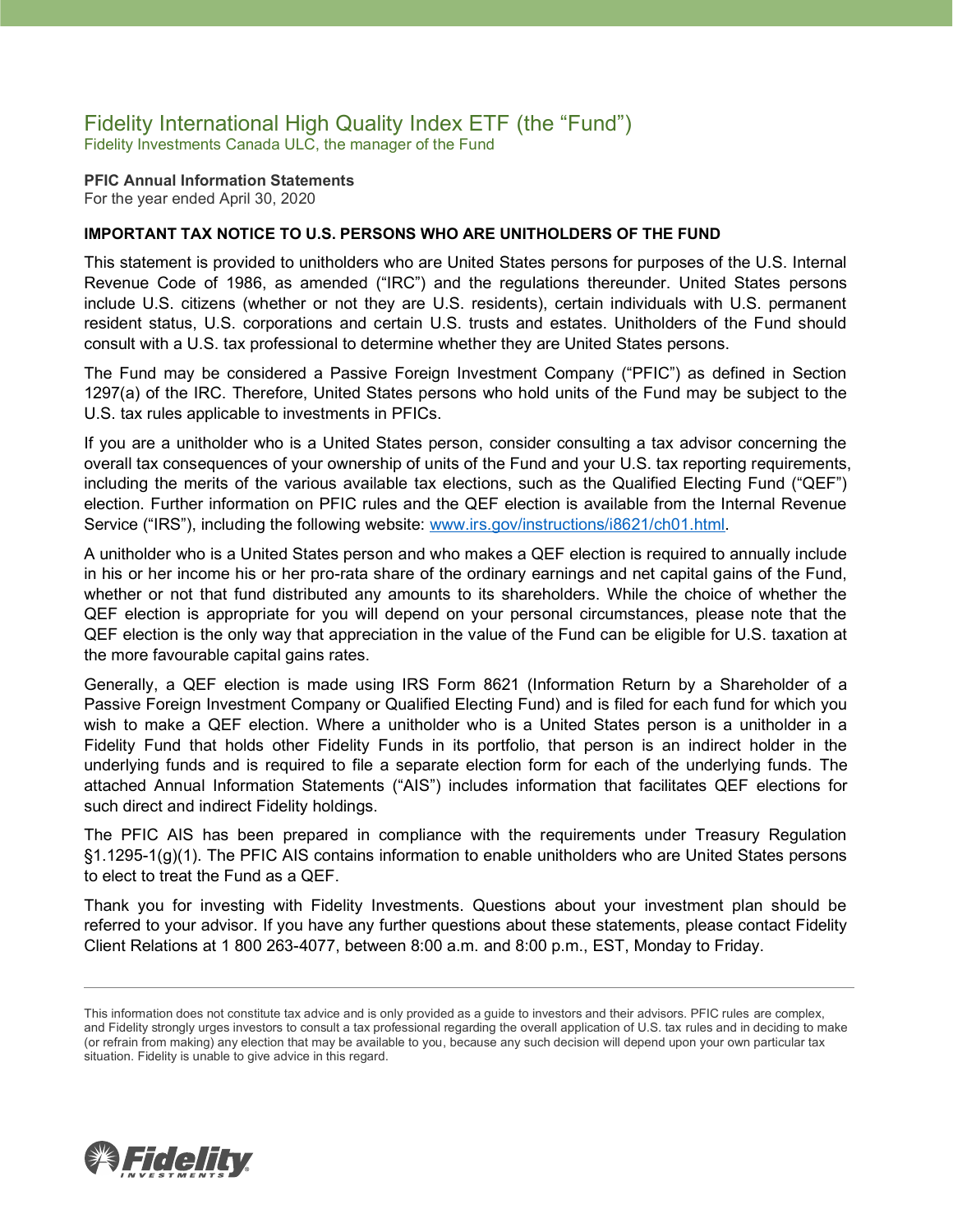# Fidelity International High Quality Index ETF

### **PFIC Annual Information Statements (US\$)**

For the Fund's PFIC taxation year ended April 30, 2020

- 1. This Information Statement applies to the PFIC taxation year of Fidelity International High Quality Index ETF (the "Fund") commencing on May 1, 2019 and ending on April 30, 2020.
- 2. The per-unit, per-day amounts of ordinary earnings and net capital gains of the Fund and its lower-tier Fund(s) as applicable, for the period specified in paragraph (1) are provided in the table:

| <b>FIDELITY FUND HELD DIRECTLY</b>                               |                                       | <b>ORDINARY</b><br><b>EARNINGS \$</b> | <b>NET CAPITAL</b><br><b>GAIN \$</b>             |                                              |
|------------------------------------------------------------------|---------------------------------------|---------------------------------------|--------------------------------------------------|----------------------------------------------|
| Fidelity International High Quality Index ETF                    |                                       | 0.00364307                            | 0.00064894                                       |                                              |
| <b>FIDELITY LOWER-TIER FUNDS HELD</b><br><b>INDIRECTLY</b>       | <b>ORDINARY</b><br><b>EARNINGS \$</b> | <b>NET CAPITAL</b><br><b>GAIN \$</b>  | <b>FUND'S U.S. TAX</b><br><b>YEAR COMMENCING</b> | <b>FUND'S U.S. TAX</b><br><b>YEAR ENDING</b> |
| <b>Fidelity Canadian Money Market</b><br><b>Investment Trust</b> | 0.00000199                            | 0.00000000                            | May 1, 2019                                      | April 30, 2020                               |

To determine your pro-rata share of the amounts of ordinary earnings and net capital gains of the Fund and each of its lower-tier Fund(s) held directly and indirectly, as applicable, multiply the per-unit per-day amounts indicated above by the number of units of the Fund held and the number of days you held the units during the Fund's PFIC taxation year.

Here is an example to illustrate the calculation using the per-unit, per-day factors.

You own 100 units of Fund A from the period May 1, 2019 through October 31, 2019. You purchased an additional 100 units of Fund A on November 1, 2019. You did not sell any units of the Fund at any time during the year. Fund A has a PFIC taxation year end of April 30, 2020.

The Fund's ordinary earnings were \$0.001 per unit, per day.

Result: Your ordinary earnings for 2020 of the directly held Fund are (\$0.001 \* 183 days \* 100) + (\$0.001 \*181 days $*$  200) = \$54.50

Use the same calculation method in the example above to determine your pro-rata share of the amounts of ordinary earnings and capital gains for any applicable lower-tier Fund(s).